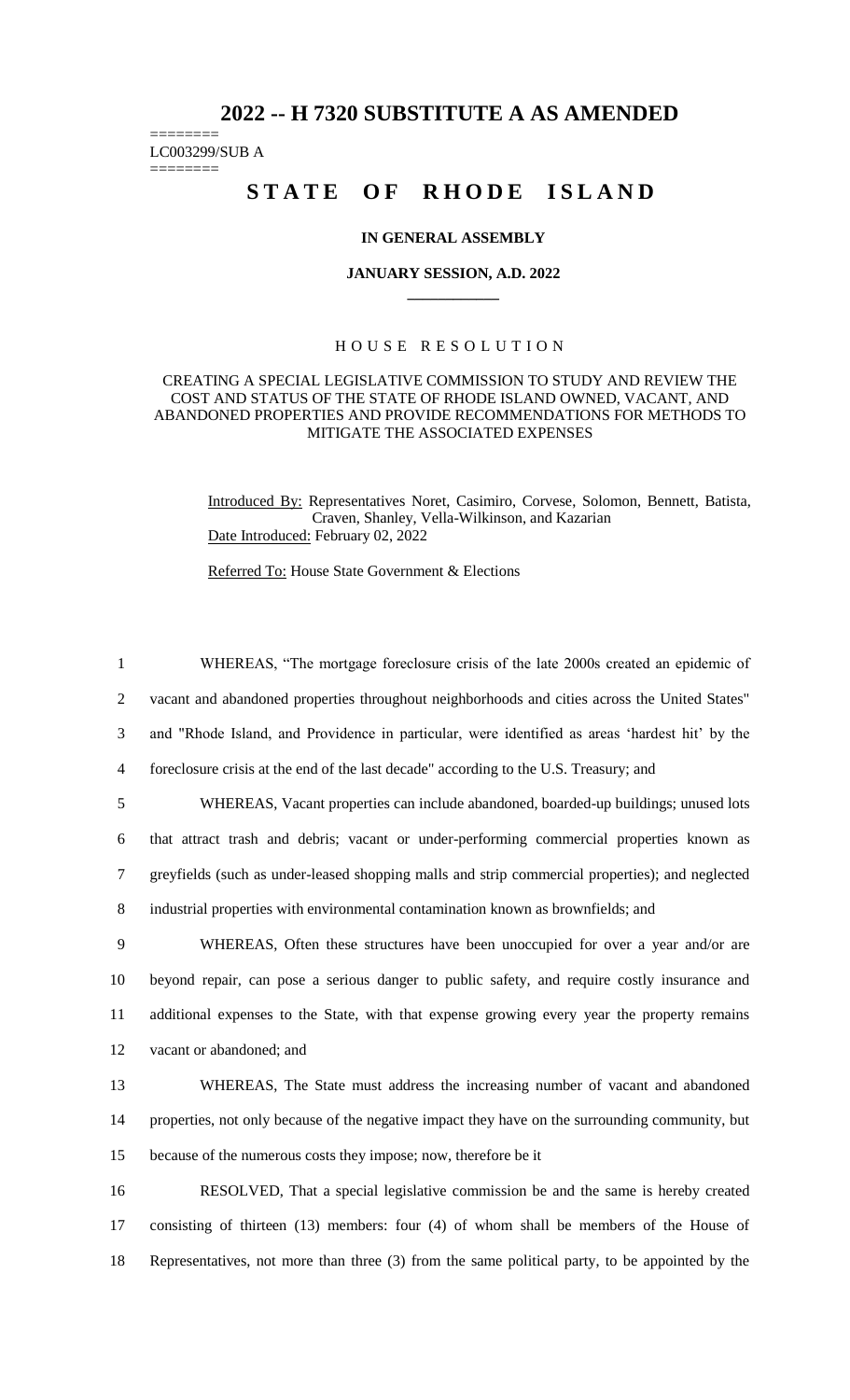Speaker of the House; one of whom shall be the Executive Director of the Rhode Island League of Cities and Towns, or designee; one of whom shall be the Rhode Island Tax Administrator, or designee; one of whom shall be the Rhode Island General Treasurer, or designee; one of whom shall be the RI Building Code Commissioner, or designee; one of whom shall be the Director of the Department of Administration, or designee; one of whom shall be the Rhode Island Attorney General, or designee; one of whom shall be a real estate attorney, to be appointed by the Speaker of the House; one of whom shall be a Rhode Island home builder, to be appointed by the Speaker of the House; and one of whom shall be the Chair of the Rhode Island State Properties Committee, or designee.

 In lieu of any appointment of a member of the legislature to a permanent advisory commission, a legislative study commission, or any commission created by a General Assembly resolution, the appointing authority may appoint a member of the general public to serve in lieu of a legislator, provided that the Majority Leader or the Minority Leader of the political party which is entitled to the appointment, consents to the member of the general public.

 The purpose of said commission shall be to make a comprehensive study and review of the costs and status of state owned vacant and abandoned properties and provide recommendations for methods to mitigate the associated expenses including, but not limited to:

18 1. Summarize the many and varied costs that vacant and abandoned properties impose;

- 2. Find ways to recapture and assess the value in vacant properties, bringing vitality back to once blighted neighborhoods; and
- 3. Streamline the approval process for returning tax-delinquent properties to productive use; and

 Forthwith upon passage of this resolution, the members of the commission shall meet at the call of the Speaker of the House and organize and shall select a chairperson.

Vacancies in said commission shall be filled in like manner as the original appointment.

The membership of said commission shall receive no compensation for their services.

 All departments and agencies of the state shall furnish such advice and information, documentary and otherwise, to said commission and its agents as is deemed necessary or

- desirable by the commission to facilitate the purposes of this resolution.
- The Speaker of the House is hereby authorized and directed to provide suitable quarters
- for said commission; and be it further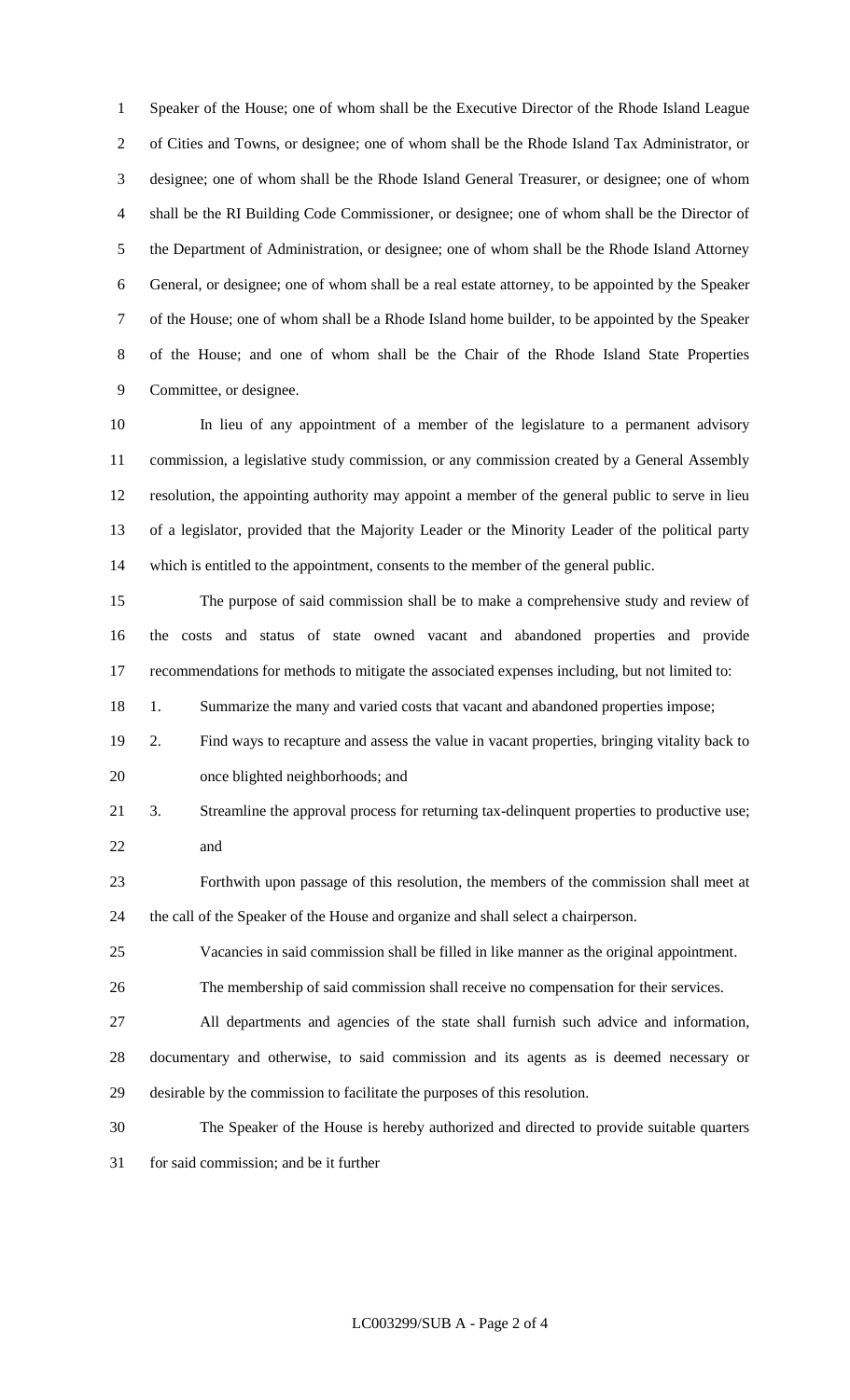- 1 RESOLVED, That the commission shall report its findings and recommendations to the
- 2 House of Representatives no later than May 1, 2023, and said commission shall expire on June
- 3 30, 2023.

LC003299/SUB A ========

 $=$